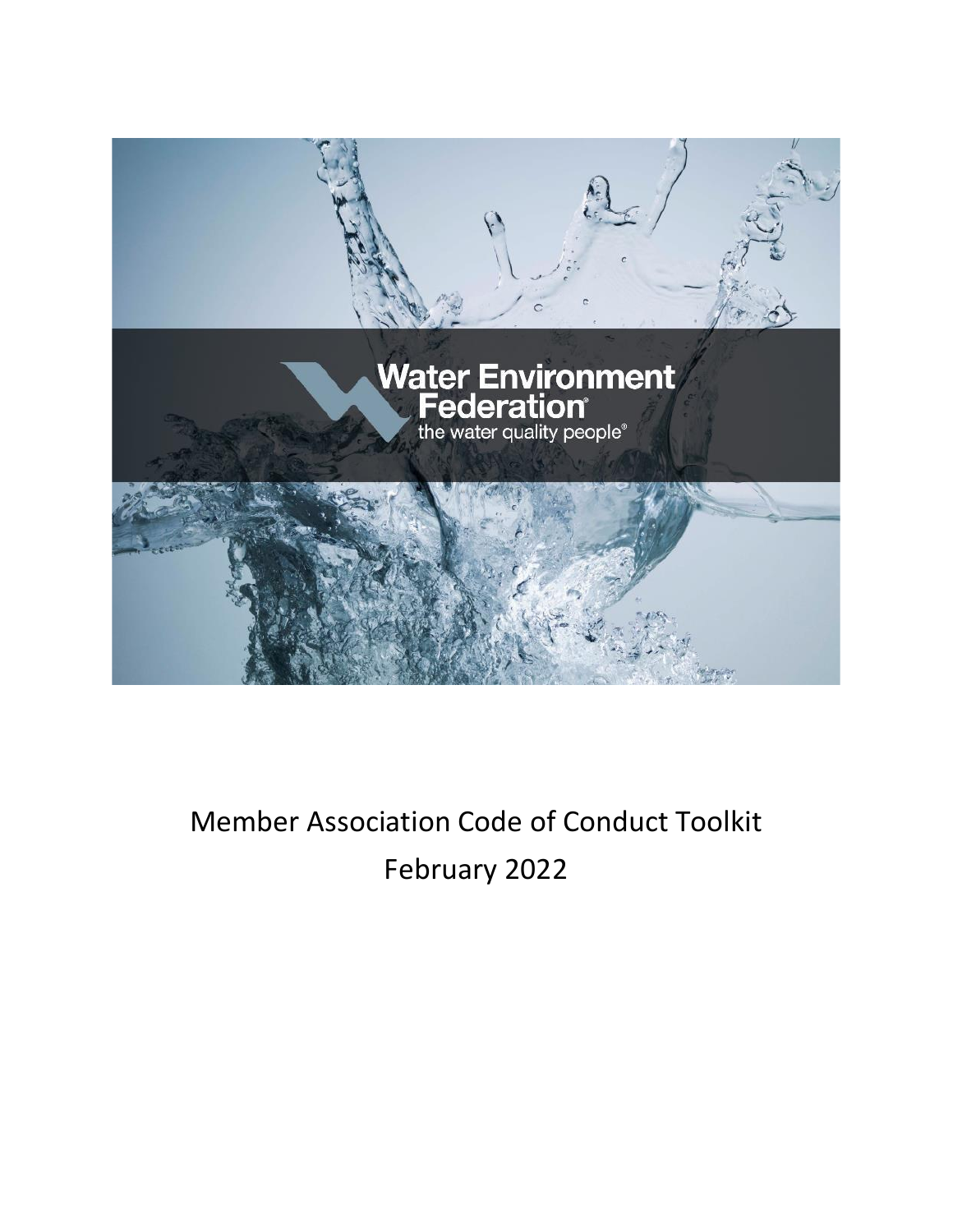# Table of Contents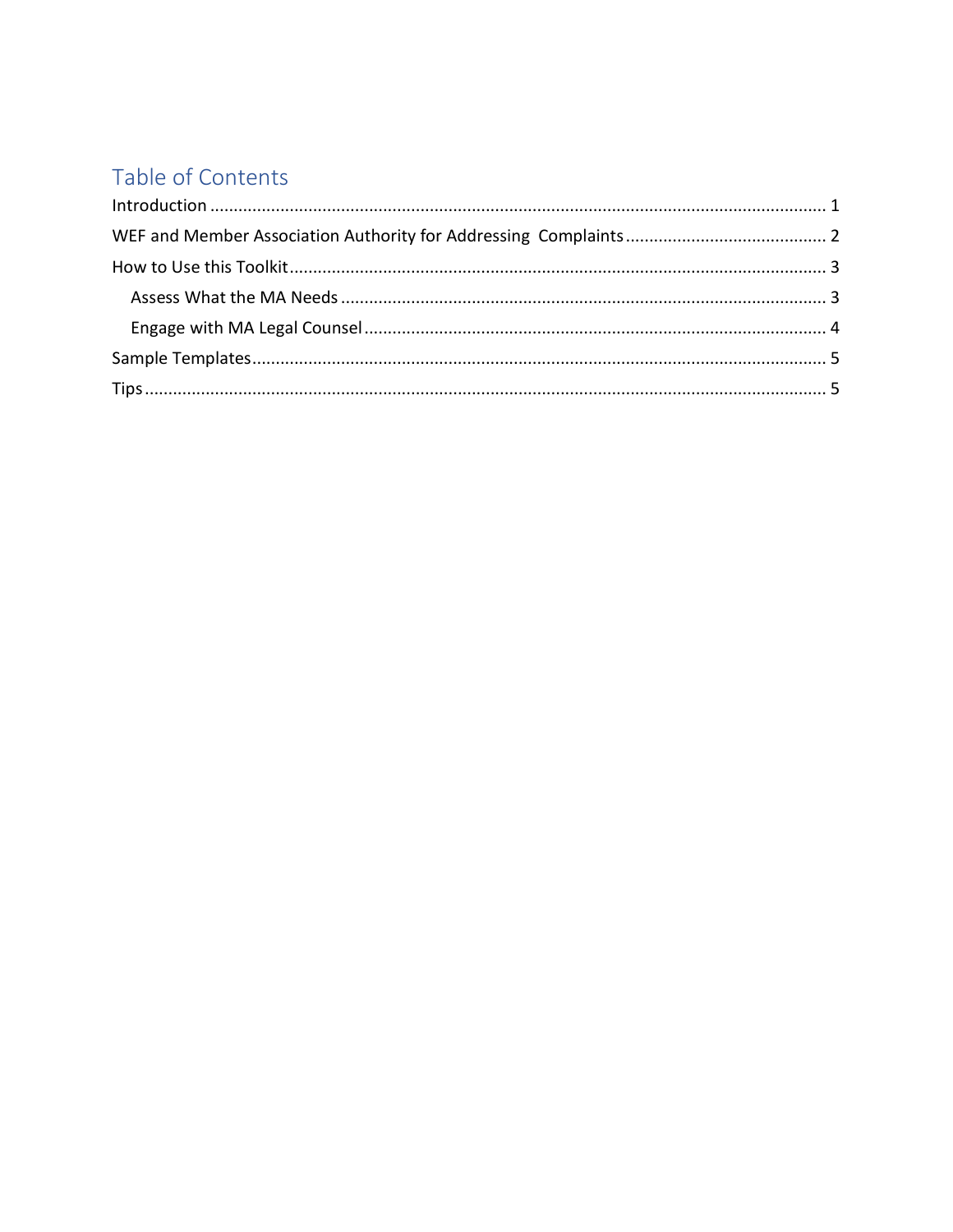# <span id="page-2-0"></span>**Introduction**

The Water Environment Federation ("WEF") is committed to providing a professional, safe, and welcoming environment for all. In connection with this commitment, WEF adopted a [WEF Member Code of Conduct](https://www.wef.org/globalassets/assets-wef/1---about/about-wef/wef-public-policies/wef-member-code-of-conduct.pdf) ("Code") with which members agree they will adhere to when joining and maintaining their WEF membership and WEF adopted an Event Code of Conduct with which registrants agree to adhere to when attending a WEF event.

The Code applies to WEF members and to any conduct and communication of the WEF member as detailed in the WEF [Member Code of Conduct.](https://www.wef.org/globalassets/assets-wef/1---about/about-wef/wef-public-policies/wef-member-code-of-conduct.pdf)

This Member Association ("MA") Code of Conduct Toolkit is provided to the MAs for use in developing a MA's policies and procedures relating to MA member conduct. This toolkit does the following:

- clarifies when the WEF Member Code of Conduct may apply and when a MA Member Code of Conduct may apply;
- outlines the interaction of a Member Code of Conduct with a code of conduct established for a WEF event or a MA event;
- clarifies that a Member Code of Conduct does not apply to a non-member of WEF or the MA; and
- provides sample templates that a MA can utilize when developing a MA Member Code of Conduct, MA Member Discipline Policy and related forms, and/or an MA Event Code of Conduct.

To summarize when a Code of Conduct is applicable:

- WEF/MA Members
	- $\circ$  To the degree that membership in a Member Association (MA) is required for a WEF member, the Code extends to the MA membership and its programs and activities, in addition to any separate Code of Conduct that might be adopted by the MA for its members. Note that WEF members are also subject to any separate Code of Conduct established for events they attend, either at WEF or at the MA.
	- $\circ$  When multiple codes of conduct exist, the WEF Member Code of Conduct is primary for the WEF member and takes precedence for decisions affecting WEF membership, followed by other codes that may apply to the WEF member.
- MA-Only Members MA-Only members are **not** WEF members and are **not** subject to the WEF Member Code of Conduct nor WEF's Member Discipline Policy. MA-Only members are, however:
	- o subject to any MA Member Code of Conduct and disciplinary processes and procedures established by their MA(s).
	- $\circ$  governed by any separate Code of Conduct established for events they register to attend, whether it is a WEF- or MA-hosted event.
- Non-members attending MA- or WEF-hosted events are **not** subject to either WEF's or the MA's Member Code of Conduct but are subject to any Code of Conduct established for events they register to attend.

|                                                   | <b>Applicable to:</b> |                       |            |
|---------------------------------------------------|-----------------------|-----------------------|------------|
|                                                   | <b>WEF/MA Member</b>  | <b>MA-Only Member</b> | Non-Member |
| WEF Member Code of Conduct                        |                       |                       |            |
| <b>MA Member Code of Conduct</b>                  |                       |                       |            |
| <b>Event Code of Conduct Tied to Registration</b> |                       |                       |            |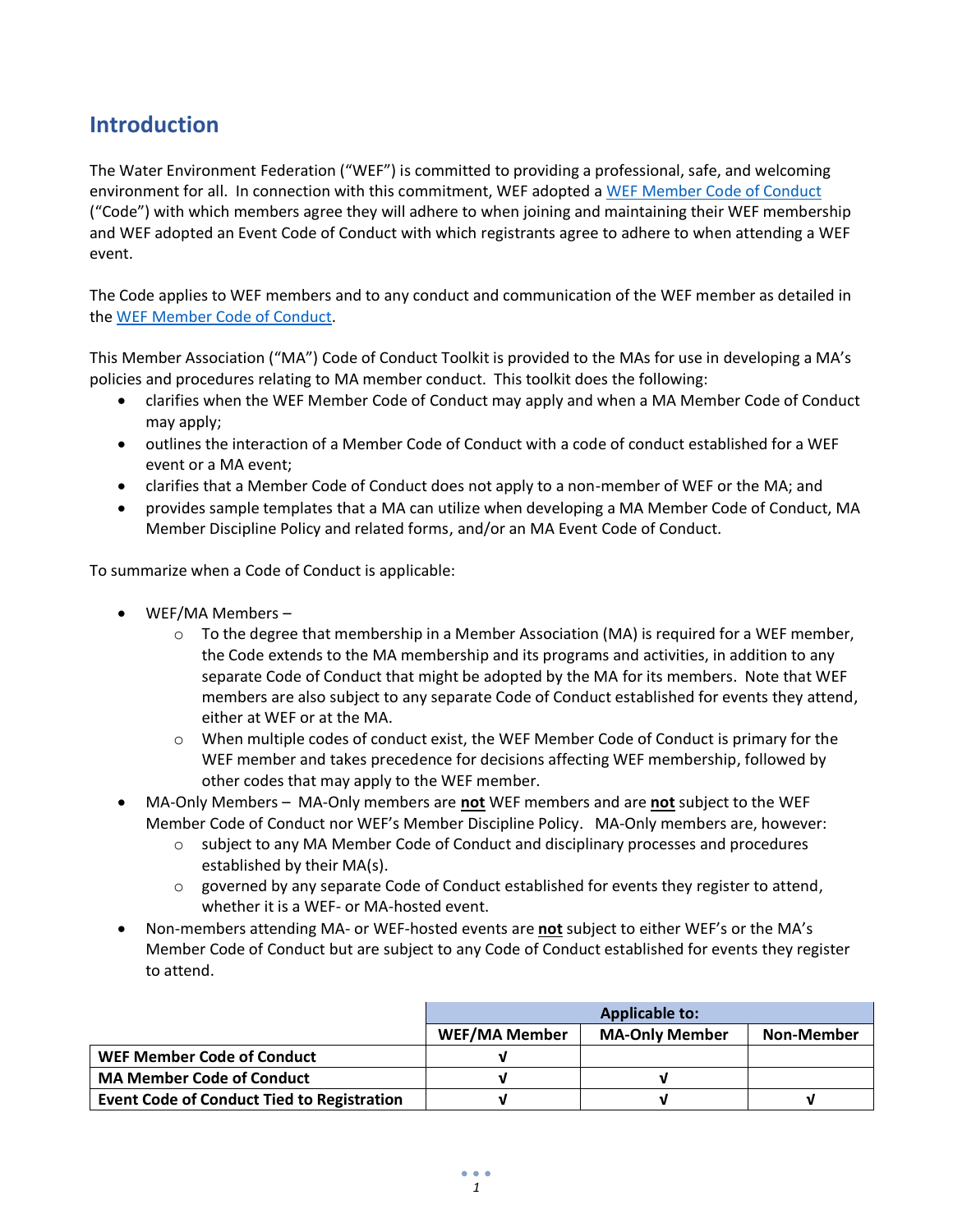# <span id="page-3-0"></span>**WEF and Member Association Authority for Addressing Complaints**

Authority for addressing complaints varies based on membership status and/or the situation. Handling of WEF member misconduct is under WEF authority; however, as appropriate, WEF will engage with any applicable MA(s) on WEF member misconduct to ensure that the MA viewpoints are understood and considered. Any additional MA Member Code of Conduct or MA Event Code of Conduct violations applicable to a WEF member, which were not addressed during WEF's investigation and disciplinary processes due to being outside the WEF Member Code of Conduct, will be handled by the MA, if needed, after actions by WEF are completed.

Member Associations offering MA-Only memberships are responsible to handle any misconduct with MA-Only members, or with non-members attending a MA hosted event, independently from WEF, using mechanisms established by the MA.



### **Handling Misconduct: WEF Authority and Member Association Authority**

**If complaint on WEF/MA member surfaces at MA level, MA should contact the WEF Executive Director.**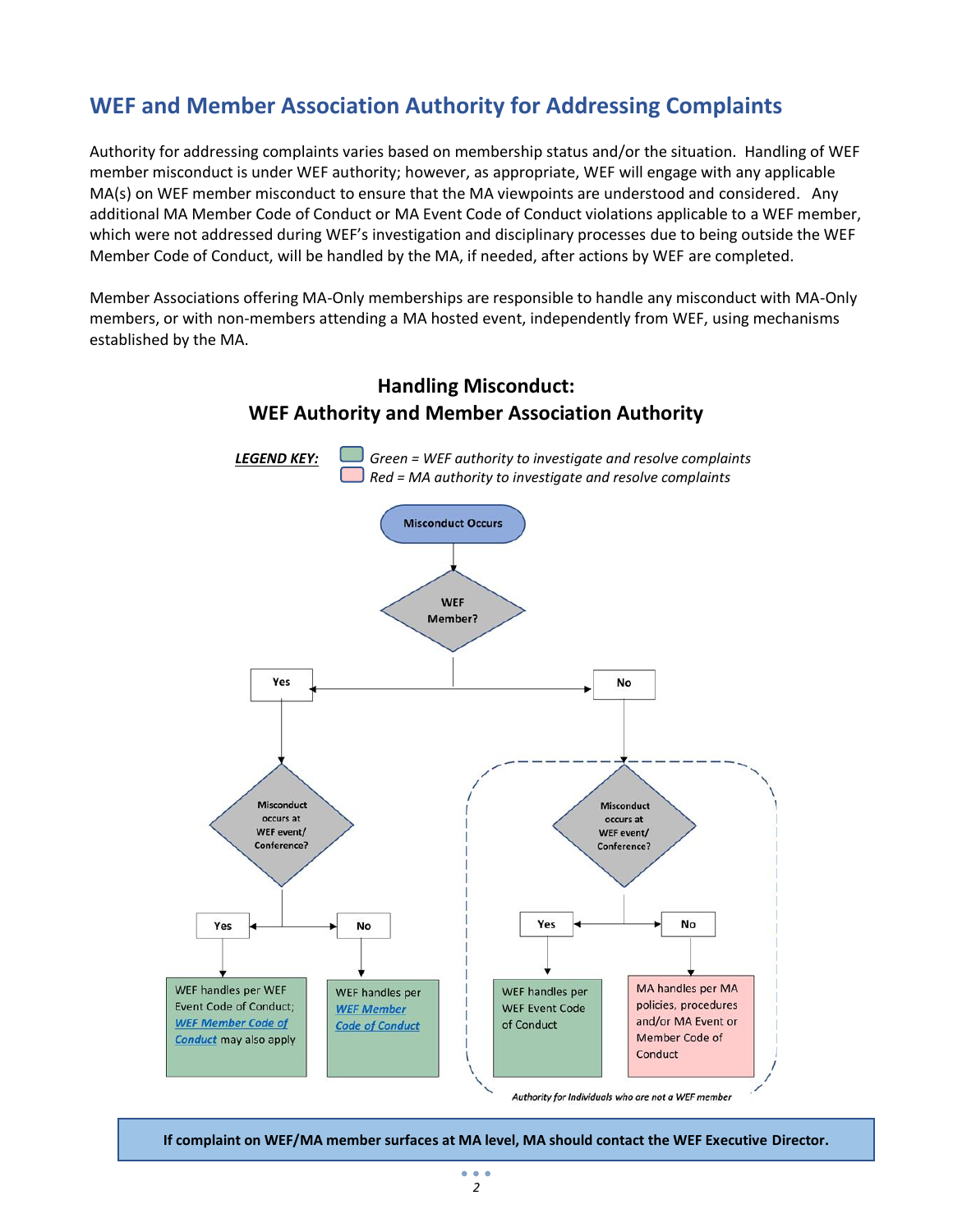### <span id="page-4-0"></span>**How to Use this Toolkit**

This toolkit was designed to clarify the reach of the WEF Member Code of Conduct, outline authority for handling any complaints, and provide guidance and samples for Member Associations that may need to consider developing an organizational Code of Conduct and Member Discipline Policy.

### <span id="page-4-1"></span>**Assess What the MA Needs**

Each MA should assess what is needed for their organization based on factors unique to their MA. Questions to help with determining what might be needed include:

- Does the MA have both WEF/MA members and MA-Only members **OR** only WEF/MA members?
- Does the MA have non-members attending MA hosted events?
- Does the MA have an already established MA Board approved Code of Conduct for members or events?
- Does the MA have already-defined MA Board approved member discipline policy or procedures?
- Do the MA Bylaws define processes that need consideration or revision?

Following are WEF/MA membership scenarios along with considerations for the MA:

#### **MA Has ONLY WEF/MA Members**

All members are subject to the already established WEF Member Code of Conduct and WEF Member Discipline Policy with WEF having authority for handling complaints as outlined in prior toolkit sections. The Code is sufficiently broad, and the MA may not need a separate MA Member Code of Conduct*. (If the MA desires to create additional Code of Conduct rules applicable to their membership, the MA is encouraged to speak with their legal counsel.)*

In this scenario, a MA is encouraged to:

- Add language to their website, or other member communications, stating the WEF Member Code of Conduct applies to all members of the MA;
- Develop a MA Board-approved MA Event Code of Conduct tied to MA event registration and applicable to all registrants, whether a member or a non-member.

#### **MA Has BOTH WEF/MA Members and MA-Only Members**

WEF/MA Members are subject to the already established WEF Member Code of Conduct and WEF Member Discipline Policy, and WEF has authority to handle any complaints as outlined in the documents. WEF/MA members are also subject to any MA Member Code of Conduct, if any, that applies to them at the MA level.

MA-Only Members are subject only to a MA Code of Conduct (if established) and MA processes and procedures; they are not subject to the WEF Member Code of Conduct and WEF Member Discipline Policy. The MA will handle MA-Only member misconduct complaints and discipline as needed.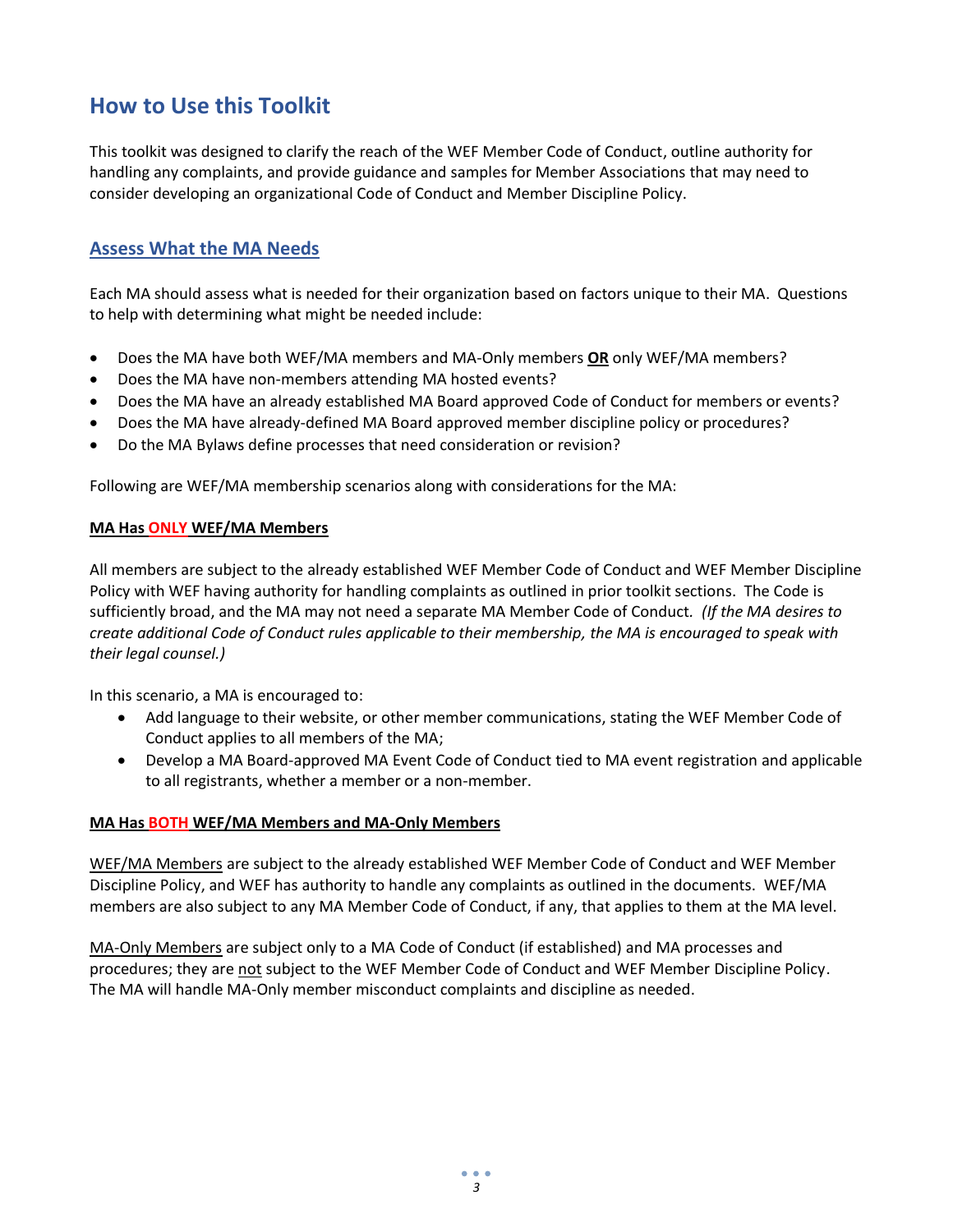MAs with MA-Only members are encouraged, with MA legal counsel assistance, to:

- Establish or outline expectations for MA-Only member conduct through a MA Board-approved MA Member Code of Conduct.
- Provide mechanisms for MA-Only members' informed acceptance of any established MA Member Code of Conduct.
- Establish MA disciplinary processes, procedures and forms through a MA Board approved Member Discipline Policy or other means that provide for "due process" to protect rights of all involved and which documents processes for filing, investigating and resolving a MA-Only member conduct complaint.
- Develop a MA Board approved Event Code of Conduct tied to MA event registration and applicable to all registrants, whether a member or a non-member.

### <span id="page-5-0"></span>**Engage with MA Legal Counsel**

MAs should work with legal counsel to discuss MA needs, including how to build procedures that provide "due process" to protect the rights of all parties. A specific reference to a Code of Conduct may not be necessarily needed in MA bylaws if the bylaws already include language that a member is expected to follow required policies and procedures, and the bylaws outline a process through which a member's rights may be terminated if the member does not follow policies and procedures. MAs should verify the MA's approach to the development and dissemination of a MA Code of Conduct, including whether a bylaws revision is needed, with their legal counsel.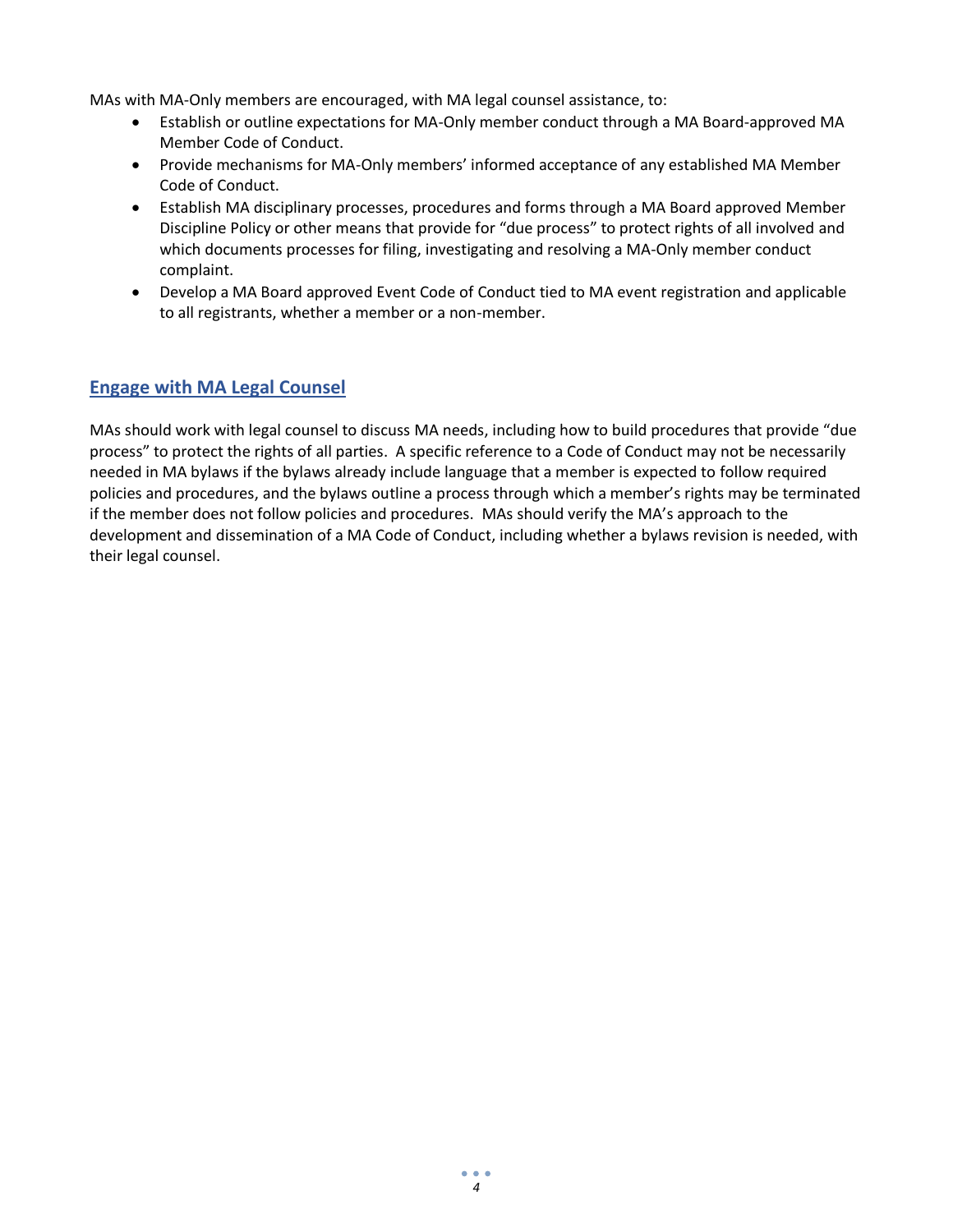# <span id="page-6-0"></span>**Sample Templates**



The samples on the following pages were designed as templates. Areas that require personalization by an MA are designated by yellow highlighting or by blue text instruction boxes; however, the entire document needs to be scrutinized to ensure it is appropriate for a specific MA. Documents included are:

- Sample MA Member Code of Conduct
- Sample MA Member Discipline Policy
- Sample MA-Only Member Code of Conduct Complaint Form
- Sample Member Code of Conduct Appeal Form
- Sample Event Code of Conduct

### <span id="page-6-1"></span>**Tips**

- ❖ WEF's Member Code of Conduct extends to any associated MA membership for WEF members. If complaints on a WEF/MA member surface at the MA level, the MA must contact WEF's Executive Director.
- ❖ Identify the needs of the MA *(based on MA membership/events)* for the following: Board approved MA Member Code of Conduct, Member Discipline Policy/procedure/process, and/or Event Code of Conduct.
- ❖ Assess, with legal counsel assistance, if the samples provided should be personalized to create items to fulfill MA identified needs. Also assess any potential need for MA Bylaw changes.
- ❖ Ensure that language used in documents created are applicable to both in person and virtual participation.
- ❖ Provide for informed acceptance to have members/event registrants accept applicable Code of Conduct for the MA.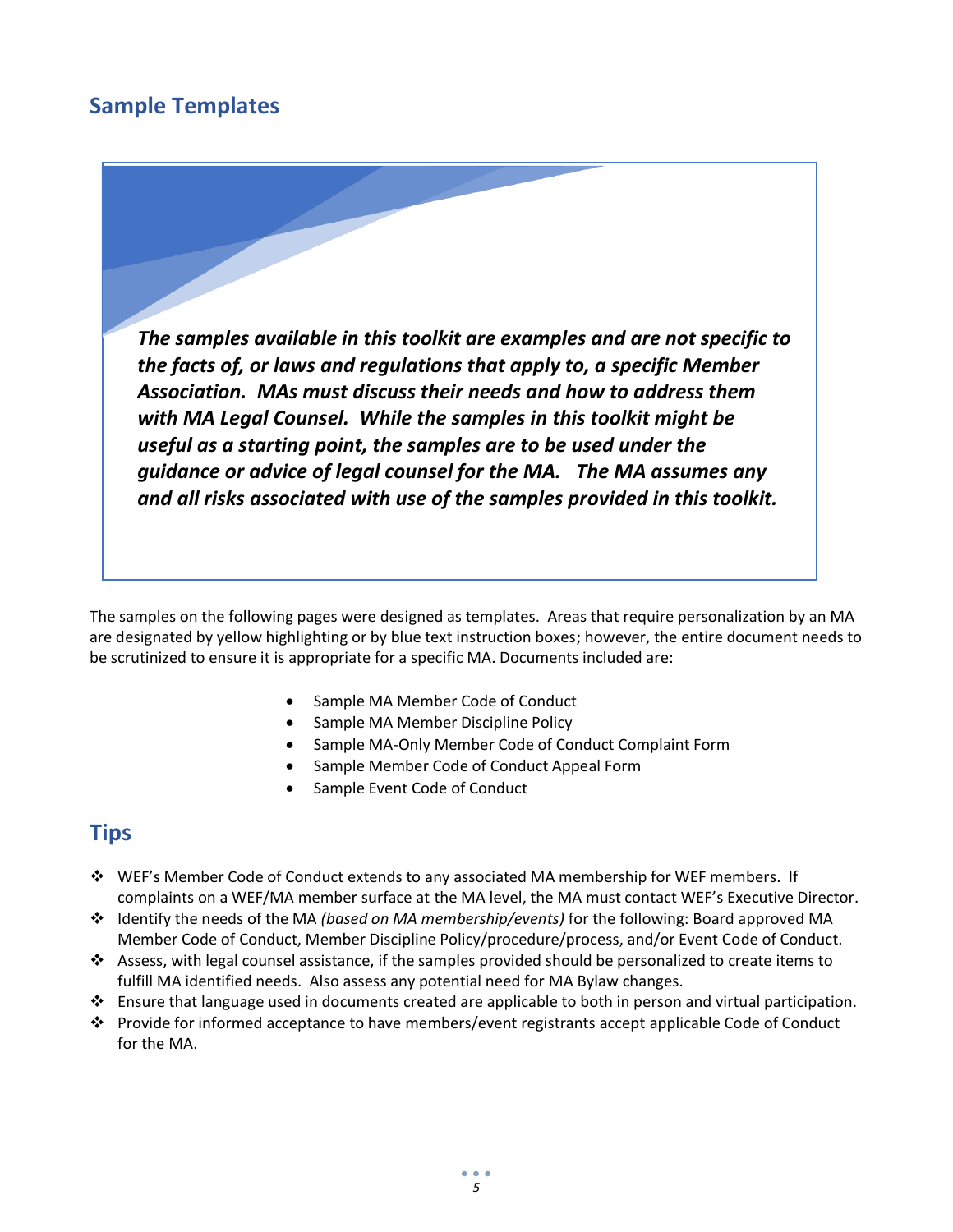### **(Enter MA Name) Member Code of Conduct**

The (Enter MA Name) is committed to providing a professional, safe, and welcoming environment for all members and expects members to uphold (Enter MA Name)'s commitment to providing and supporting a positive environment for all (Enter MA Name) members and others affiliated with (Enter MA Name).

(Enter MA Name)'s Member Code of Conduct ("MA Code") is intended to provide (Enter MA Name) with a set of best practices and guidelines on standards of conduct with which members agree they will adhere to when joining and maintaining their (**Enter MA Name**) membership. This MA Code applies to any conduct and communication of a member involving other MA members, staff, contractors, or non-member participants of the MA (collectively "MA Participants") in connection with or resulting from any MA-related business, activity or at MA Functions, as defined below.

All conduct and all communications arising out of or resulting from MA business or activities that are related to the MA or to MA members, including but not limited to conduct and communications at Member Association or MA-affiliated functions, or member representation of the MA at a non-MA function or in MA business (collectively referred to as "MA Functions"), are expected to be in accordance with this MA Code.

Further, (**Enter MA Name)** may establish a code of conduct for specific MA Functions that may apply to a broader group in attendance at the specific function. MA members attending these specific functions must follow that specific MA function's code of conduct, related terms, and conditions, as well as *(Enter MA Name)'s* MA Code.

(Enter MA Name)'s MA Code governs conduct of (Enter MA Name) MA members and will be enforced by **(Enter MA Name)**. As such, this MA Code does not give rise to a legal cause of action, create a presumption, or serve as evidence that a legal duty has been breached, or form the basis for governmental enforcement proceedings.

### **WEF and Member Association Code of Conduct Interactions**

To the degree that membership in WEF is required or desired for a *(Enter MA Name)* member, the [WEF Member Code of Conduct \("WEF Code"\)](https://www.wef.org/globalassets/assets-wef/1---about/about-wef/wef-public-policies/wef-member-code-of-conduct.pdf) extends to the MA membership and its programs and activities, in addition to any additional code of conduct adopted by the MA. Complaints submitted to WEF, and actions to address WEF member misconduct issues occurring at any WEF Functions, as defined in the WEF Code (and inclusive of WEF member participation in MA functions), are under the jurisdiction of WEF. When multiple codes of conduct exist, the WEF Code will be primary for the WEF member and will take precedence for decisions affecting WEF membership followed by other codes that may apply to the member. WEF will communicate information on complaints of WEF member misconduct to any affected MA, as appropriate, and discuss impacts to the MA, if any. (Enter MA Name) will also notify the WEF Executive Director of any misconduct concerns or related actions being contemplated at the MA level for a WEF member. WEF's Member Code of Conduct, associated forms and related policies can be found at: [https://www.wef.org/about/about-wef/wef-policies/.](https://www.wef.org/about/about-wef/wef-policies/)

**SAMPLE** MA Member Code of Conduct Document – Page 1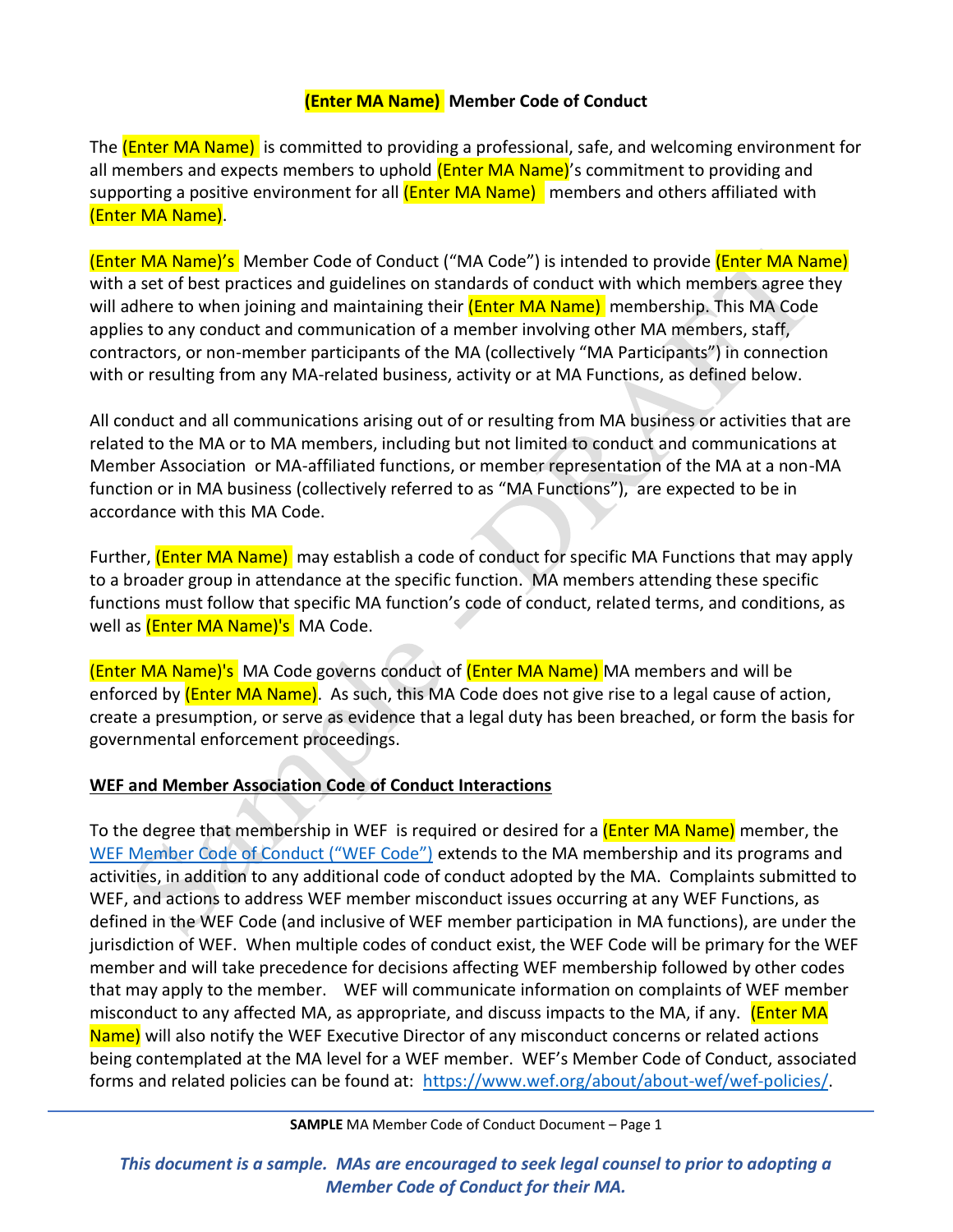(Enter MA Name) MA-Only members are not WEF members; therefore they are subject to (Enter MA Name)'s Member Code of Conduct ("MA Code"), or to any MA rules of conduct outlined in the MA governing documents. The MA will handle any misconduct issues with MA-Only members independently from WEF using their own disciplinary procedures/processes and forms.

### **Expectations of MA Members**

As a condition of membership, (**Enter MA Name**) expects members to demonstrate their commitment to core values by conducting themselves consistent with the following principles including but not limited to exhibiting common courtesy and civility; acting in a businesslike, ethical, and professional manner; supporting diversity, equity and inclusion; and refraining from discriminatory or harassing behavior directed toward any MA Participants as defined earlier in this MA Code.

### **Misconduct**

(Enter MA Name) identifies types of misconduct and makes determinations on whether a member engaged in misconduct. This MA Code applies to conduct while an individual is a MA member and addresses misconduct in three general areas: Personal Misconduct, Professional Misconduct, and Legal Misconduct. The examples set forth below are representative of misconduct in these areas; however, misconduct is not limited to these examples.

### *Personal Misconduct*

- Threatening (physically and/or verbally), engaging in demeaning gestures and/or language, stalking, physically or verbally abusing, or using combative language toward any MA Participants (as defined earlier in this MA Code) in any communications including but not limited to those communications arising out of, or related to, any MA business or activity or at any MA Function as defined earlier in this MA Code. This applies to contact in person, by email, telephone, social media, or any other media regardless of whether the contact occurs at MA Functions or the subject matter relates to the MA.
- Harassing or discriminating against any individual, including but not limited to making negative comments, insults, offensive jokes, using ridicule or mockery, slurs or name calling, or making physical assaults or threats, or otherwise exhibiting prejudice on the basis of that person's race, color, sex, pregnancy/maternity or related medical conditions, gender identity/expression, sexual orientation, religion, age, ethnic or national origin, ancestry, citizenship, marital or family status, disability or perceived disability status, genetic information, veteran status, or any other legally protected characteristics in accordance with applicable law.
- Endangering the health or safety of others, including but not limited to the brandishing of firearms, explosives, chemicals, or other weapons or the threat (substantiated or implied) of using such weapons, tampering with safety systems (such as fire-fighting equipment), turning in a false alarm, or engaging in behavior that constitutes a fire hazard at MA Functions.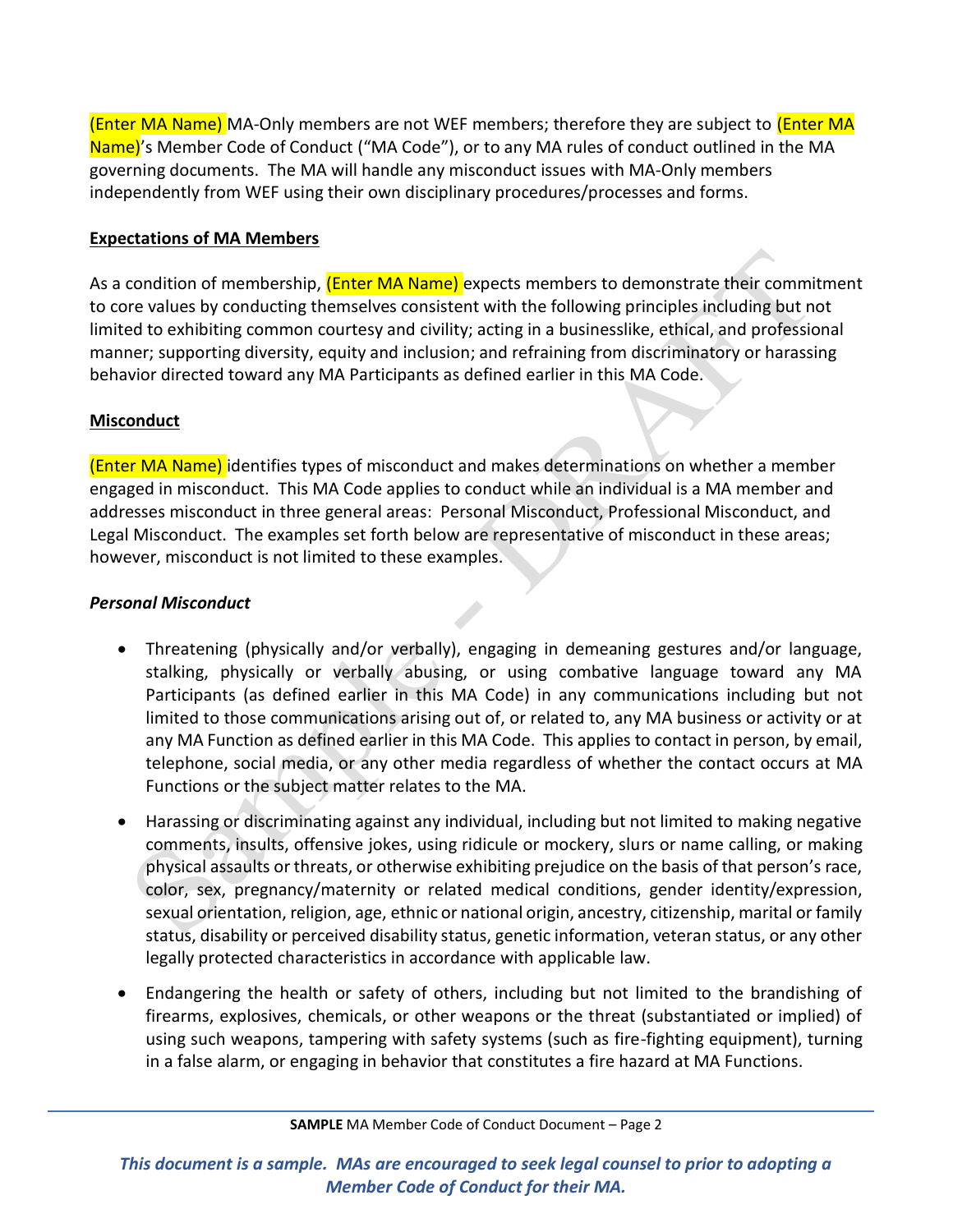- Subjecting another person to physical conduct (except self-defensive conduct) or sexual attention which that person perceives as offensive or unwelcome.
- Engaging in lewd, indecent, disruptive, or disorderly conduct (including such conduct which results from a member being under the influence of alcohol or drugs) at MA Functions.
- Being arraigned, indicted, or convicted (by a judge, jury, or plea agreement) of a felony or a crime which is violent, dangerous to others, or is vile or depraved in nature arising out of the member's personal conduct.

### *Professional Misconduct*

- Being arraigned, indicted, or convicted (by a judge, jury, or plea agreement) of a crime relating to or arising out of the member's professional/work conduct.
- Failing to keep secure or to properly use MA confidential information and MA member personal data which the member may have access to in connection with MA activities.
- Showing unwelcome sexual attention, including inappropriate use of nudity and/or sexual images, in public spaces or presentations.
- Disrespecting other persons' views, including intentionally interrupting others while they are speaking, disrupting MA Functions, and failing to comply with MA Functions moderators.
- Failing to comply with any MA policy which may be applicable to such member, including but not limited to the code of conduct, terms, and conditions which may apply to participation in specific MA Functions.

### *Legal Misconduct*

- Being arraigned, indicted, or convicted (by a judge, jury, or plea agreement) for violations of national, regional or local laws or regulations.
- Harassing or discriminating against any individual on the basis of that person's race, color, sex, pregnancy/maternity or related medical conditions, gender identity/expression, sexual orientation, religion, age, ethnic or national origin, ancestry, citizenship, marital or family status, disability or perceived disability status, genetic information, veteran status, or any other legally protected characteristics in accordance with applicable law.
- Violating national, regional, or local regulations regarding the purchase, possession, or consumption of alcoholic beverages, including the furnishing of alcoholic beverages to minors, at MA Functions.
- Possessing, distributing, or selling illicit drugs, as may be prohibited by law, at MA Functions, unless such drugs are permitted to be possessed in the locale of the MA Function.

**SAMPLE** MA Member Code of Conduct Document – Page 3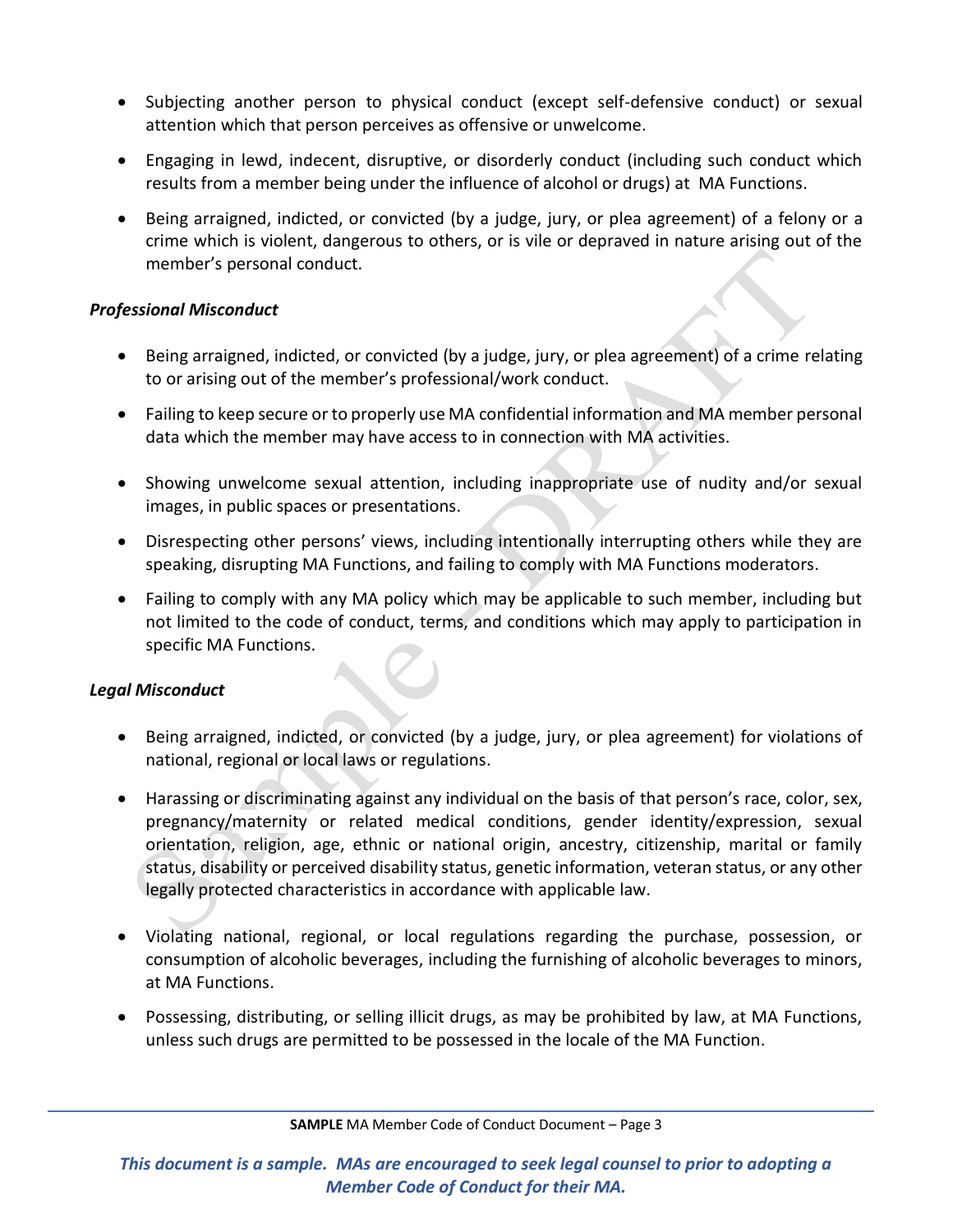- Violating any statute, governmental regulation, or disciplinary action by any licensing or other authority, relating to, or arising out of, the member's work.
- Engaging in fraud, money laundering, misappropriation of MA funds or other similar issues.
- Failing to comply with antitrust regulations in connection with MA activities.
- Engaging in unauthorized use of tangible or intellectual property.
- Intentionally or recklessly defacing public or private property at MA Functions.

### **Complaints**

Any MA Participant may bring a complaint against any MA member if they believe, in good faith, that the member engaged in conduct in violation of the MA Code. Anonymous complaints are not acceptable. Complaints must be submitted in writing using the MA Member Code of Conduct Complaint Form. Members engaging in misconduct are subject to disciplinary action as outlined in the MA's member discipline policies and/or procedures.

Instances of misconduct that require immediate attention during MA Functions should be brought promptly to the attention of MA senior management attending the MA Functions.

### **Agreement**

Application for, or renewal of, membership, signifies the individual accepts the following agreement that is applicable to their membership type:

### *WEF/MA Membership Type*

As a WEF member, I agree to abide by the [WEF Member Code of Conduct](https://www.wef.org/globalassets/assets-wef/1---about/about-wef/wef-public-policies/wef-member-code-of-conduct.pdf) ("WEF Code"). To the degree that membership in a Member Association (MA) is required, the Code extends to that MA membership and its programs and activities, in addition to any code of conduct adopted by the MA. I understand that participation in WEF is a privilege and is not a right and that WEF may take disciplinary action against me pursuant to the [WEF Member Discipline Policy](https://www.wef.org/globalassets/assets-wef/1---about/about-wef/wef-public-policies/wef-member-discipline-policy.pdf) for any violations of the WEF Code. I understand that membership may be revoked with just cause or other disciplinary action may be taken against me. I agree that my participation in WEF will be at my sole and exclusive risk, and I (and anyone claiming on my behalf) hold harmless WEF, its Trustees, and staff from any damages, claims, loss, and liability from my participation in any program, activity or WEF Functions.

### *MA Only Member Type*

As a MA Only member, I agree to abide by the (Enter MA Name) Member Code of Conduct ("MA Code"). I understand that participation in the MA is a privilege and is not a right and that the MA may take disciplinary action against me pursuant to disciplinary processes or procedures for any violations of the MA Code. I understand that membership may be revoked with just cause or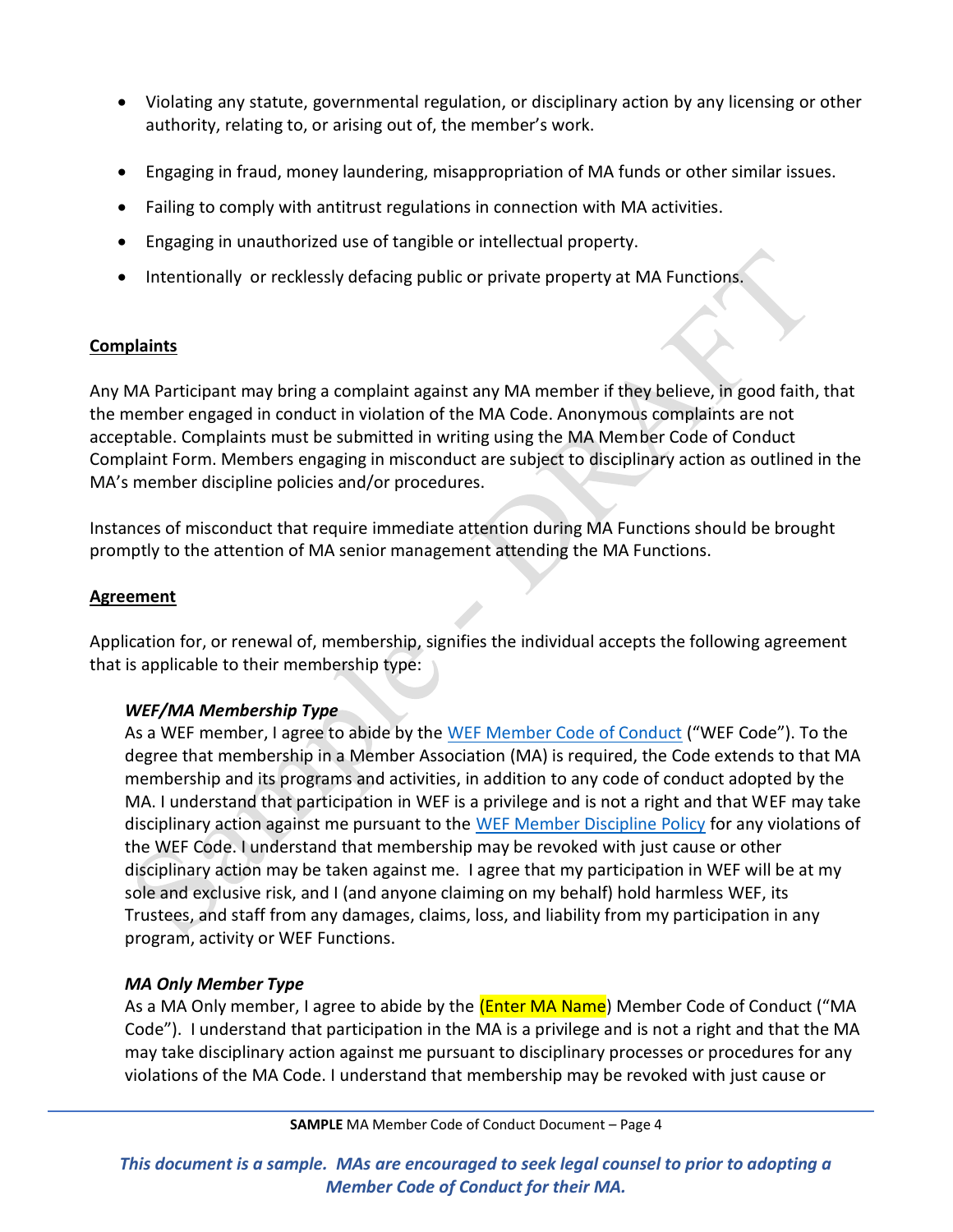other disciplinary action may be taken against me. I agree that my participation in the MA will be at my sole and exclusive risk, and I (and anyone claiming on my behalf) hold harmless (Enter MA Name), its (Enter MA's Governing Body Name), and staff from any damages, claims, loss, and liability from my participation in any program, activity or MA Functions.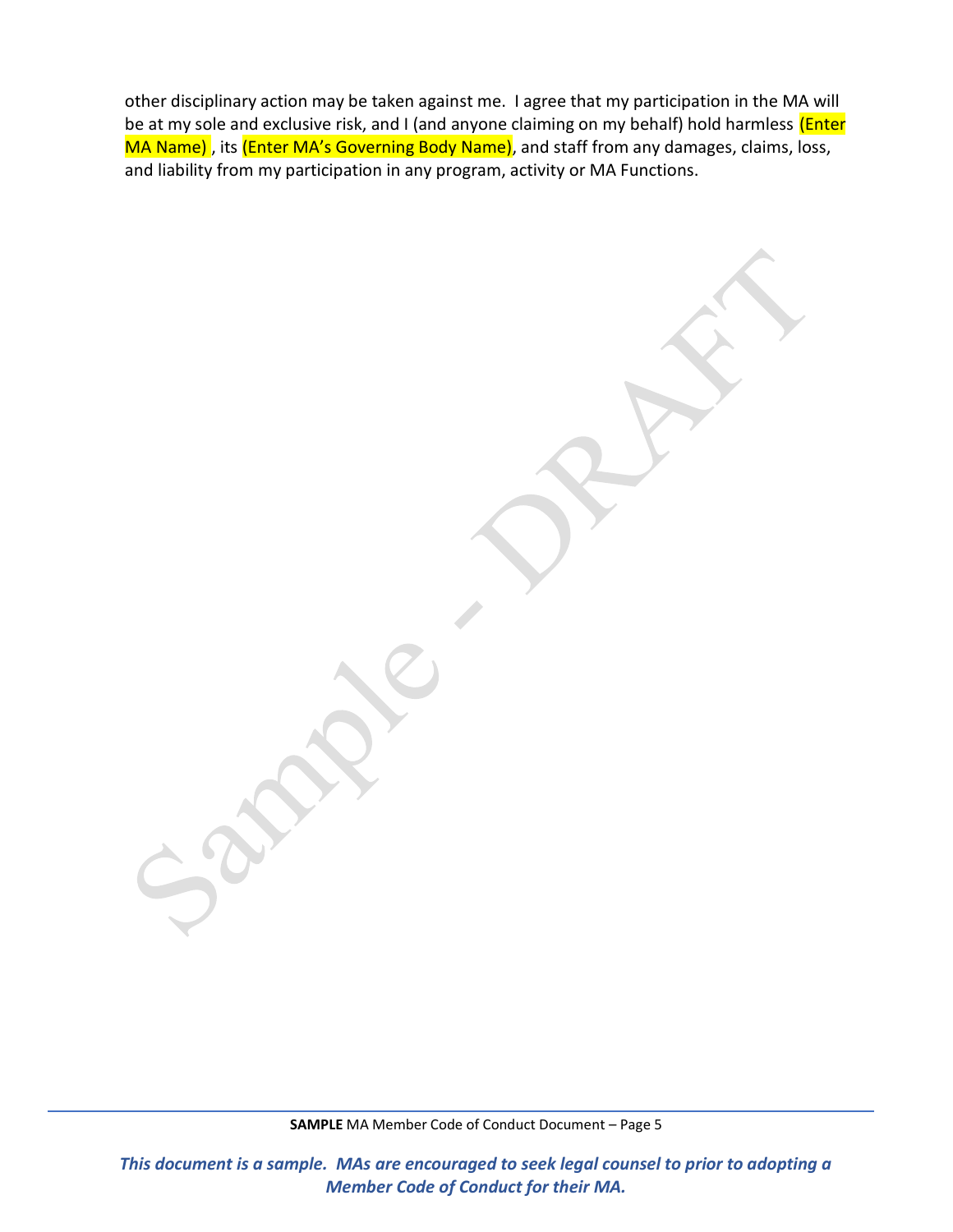# **(Enter MA Name) Member Discipline Policy**

### A. **General Policy Statement**

Membership in (Enter MA Name) is a privilege and not a right. (Enter MA Name) is committed to providing a professional, safe, and welcoming environment for all members.

Members of (**Enter MA Name**) who are also members of WEF are subject to the WEF Member Code of [Conduct \("](https://www.wef.org/globalassets/assets-wef/1---about/about-wef/wef-public-policies/wef-member-code-of-conduct.pdf)WEF Code") and are subject to the WEF [Member Discipline Policy](https://www.wef.org/globalassets/assets-wef/1---about/about-wef/wef-public-policies/wef-member-discipline-policy.pdf) for violations of the "WEF Code". Detailed information is included in the WEF Member Code of Conduct, WEF Member Discipline Policy, and related forms located at [https://www.wef.org/about/about-wef/wef-policies/.](https://www.wef.org/about/about-wef/wef-policies/)

Members of (**Enter MA Name**), who are not members of WEF, are subject to discipline under this policy if the member's conduct conflicts with the **(Enter MA Name)** Member Code of Conduct ("MA Code"), if one exists, or as is outlined in the MA's governing documents. Violations which have not been addressed through WEF's Code and/or disciplinary actions may be subject to discipline under this MA policy. This MA Discipline Policy solely governs disciplinary proceedings applicable to MA-only members who are not also members of WEF.

This policy outlines (Enter MA Name)'s process for investigating and taking disciplinary action against a (Enter MA Name) member for violations of the MA Code. The (Enter MA Governing Authority Name) is the governing body of (Enter MA Name) and holds legal and fiduciary authority on behalf of (Enter MA Name) and its membership including the authority to discipline members, up to and including expulsion from (Enter MA Name).

### B. **Member Discipline Procedure**

*This sample is for an organization that has an Ethics Committee. Processes and entities involved need to be tailored to the organization's unique structure and operation.*

If the individual accused of exhibiting perceived conduct violations is a WEF member, please refer to the [WEF's Member Code of Conduct \("Code"\)](https://www.wef.org/globalassets/assets-wef/1---about/about-wef/wef-public-policies/wef-member-code-of-conduct.pdf) and [WEF's Member Discipline Policy](https://www.wef.org/globalassets/assets-wef/1---about/about-wef/wef-public-policies/wef-member-discipline-policy.pdf) for guidance on submitting a Complaint to WEF and the steps that will be undertaken by WEF in an investigation. The procedures in the following paragraphs and sections outline (Enter MA Name)'s process for investigating and taking disciplinary action against a (Enter MA Name) member for violations of the (Enter MA Name) Member Code of Conduct ("MA Code") when this MA member is a MA-only member and is not a member of WEF.

Sample MA Member Discipline Policy – Page 1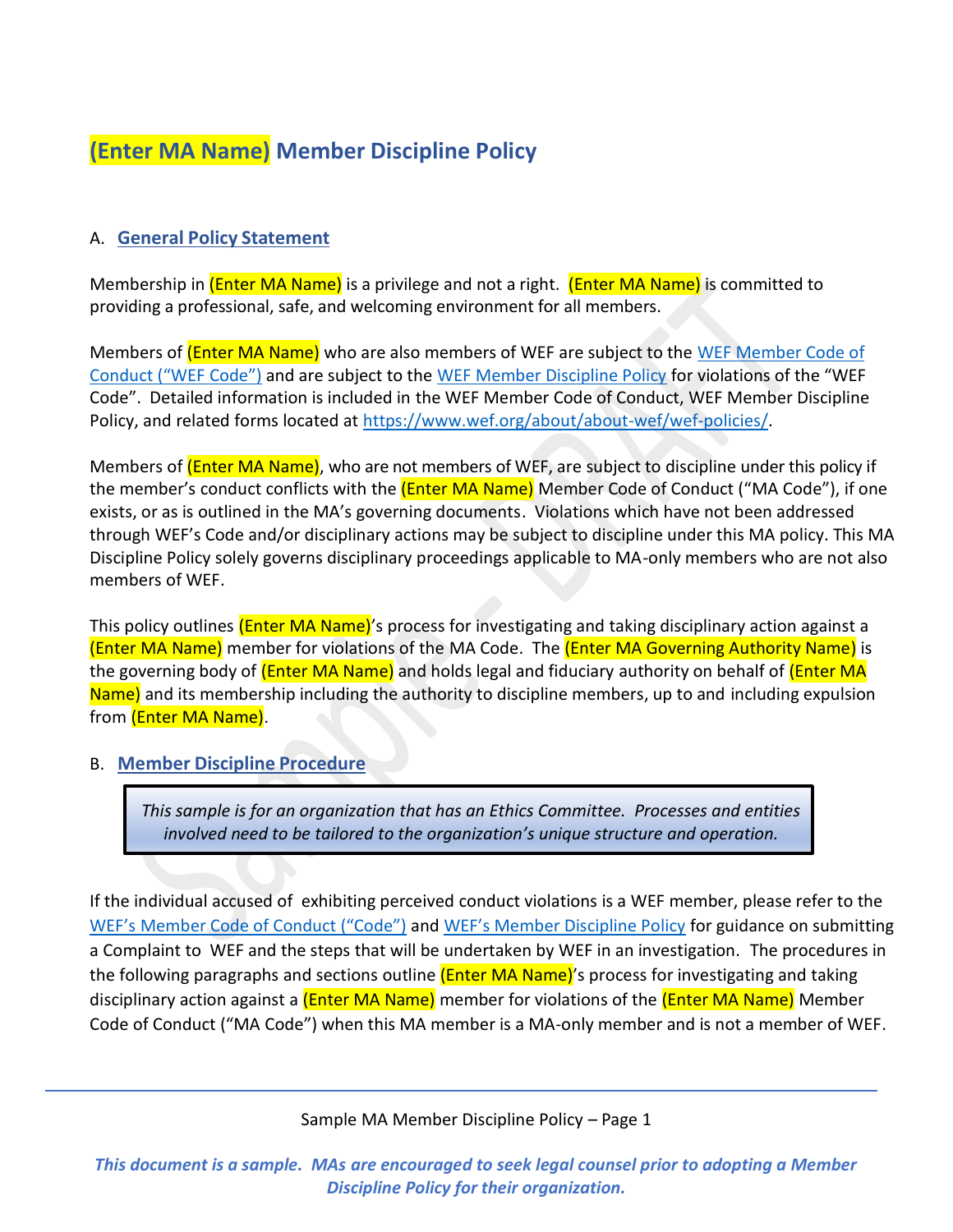Any person ("Complainant") may bring a complaint against any member ("Respondent") if they believe in good faith that the Respondent violated the MA Code. Complaints must be in writing, submitted on a (Enter MA Name) Member Code of Conduct Complaint Form ("Complaint"), provide all facts upon which the complaint is based, provide any supporting documentation, and be delivered to (Enter MA Recipient for Complaints) by regular mail or email. The (Enter MA Recipient for Complaints) will acknowledge receipt of the Complaint to the Complainant and will also alert WEF's Executive Director, as appropriate, of the existence of a complaint, on a confidential basis, after first ensuring the WEF ED does not have a conflict of interest in connection with the Complaint or, if so, to an alternate contact for WEF.

### *MA Ethics Committee*

*This sample is for an organization that has an Ethics Committee. Processes and entities involved need to be tailored to the organization's unique structure and operation.*

The (**Enter MA Recipient for Complaints**) will share the Complaint with the MA Ethics Committee ("MAEC") on a confidential basis after first ensuring no MAEC member has a conflict of interest in connection with the Complaint. The MAEC will consider whether the Complaint is sufficient and the alleged conduct is within the scope of the MA Code. The MAEC may also provide a copy of the Complaint to (Enter MA Name) legal counsel for review. If the Complainant is a witness (third-party) to a violation of the MA Code that occurred, the individual who was directly affected will be asked, but is not required, to participate in any needed MAEC investigation along with the Complainant.

If the MAEC determines that the conduct alleged is outside of the scope of the MA Code, or that the Complaint is incomplete or insufficient, the MAEC will dismiss the Complaint and so notify Complainant providing enough detail about the reasons for dismissal to support the Complainant in preparing an amended Complaint, if desired. Complaints deemed by the MAEC to be incomplete or insufficient may be corrected and resubmitted by the Complainant.

If the MAEC determines that the Complaint is sufficient, and that the conduct falls within the scope of the MA Code, the MAEC, through the (Enter MA Recipient for Complaints), will provide notification, in writing and marked "Personal and Confidential – To Be Opened Only by the Addressee", to the Respondent, including a copy of the Complaint, a copy of this Policy, a copy of the MA Code, and all relevant facts and documents. Notification to the Respondent is sent in a manner that provides proof of delivery (such as certified mail or other similar signature required postal or delivery services) and records of delivery attempts. (**Enter MA Name**) shall make up to three (3) delivery attempts over a time period not to exceed three weeks. The Respondent has 30 days from their receipt of the notification, or if delivery is not accepted, from the final delivery attempt date, to submit a written response to the MAEC on the Complaint or to request an extension of time in which to respond; the response should be sent to the

Sample MA Member Discipline Policy – Page 2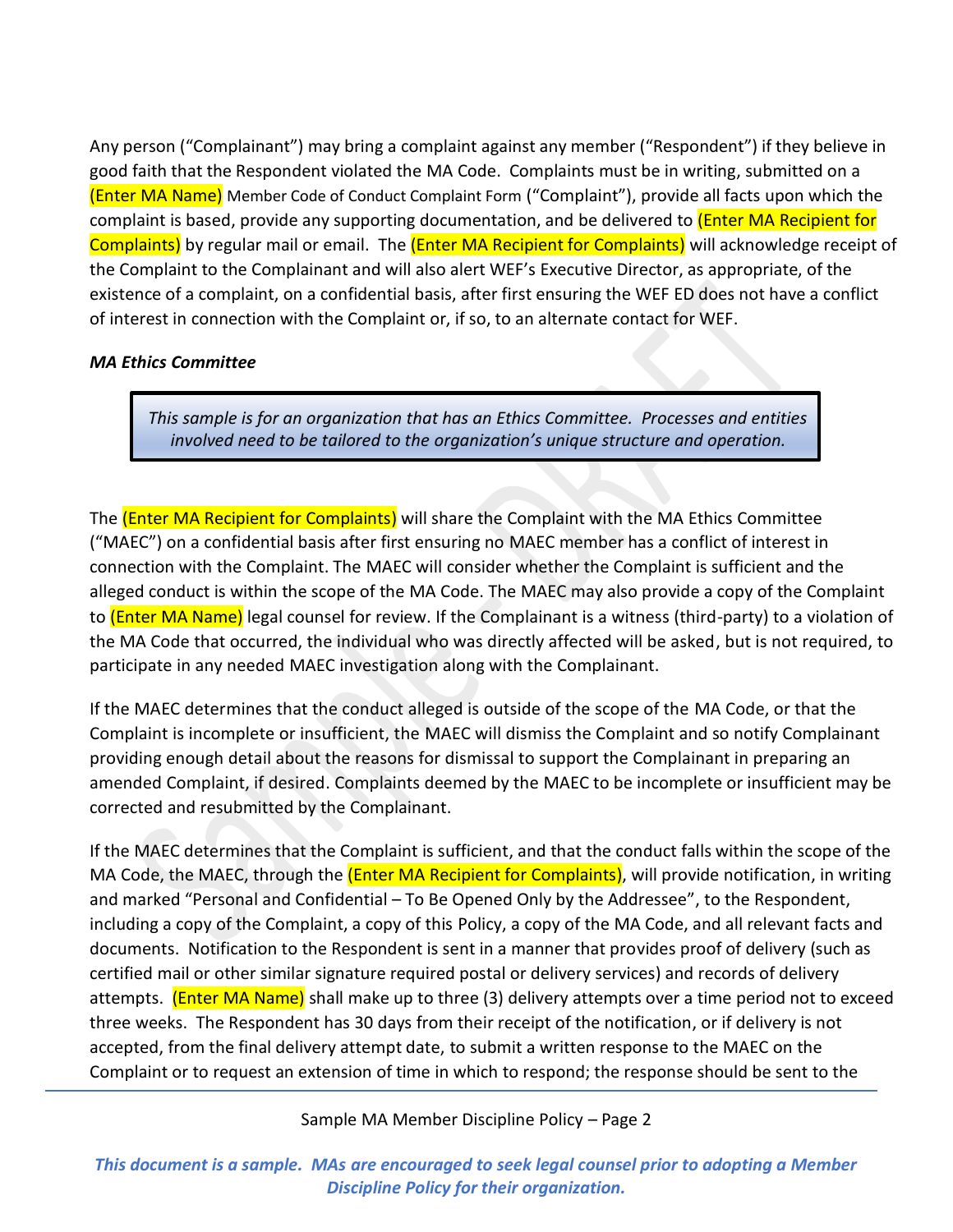(Enter MA Recipient for Complaints) by email to (Enter email address) or by regular mail. The (Enter MA Recipient for Complaints) will acknowledge receipt of the Respondent's response.

Upon the MAEC's receipt of the Respondent's response or, if none, 31 days or more after the delivery of the Complaint notice or the final delivery attempt date of the notice, the MAEC will meet to review the Respondent's response (if any) and any additional information obtained. The Respondent will be invited to participate for up to a 30-minute portion of the meeting to present their viewpoint via a virtual/teleconference connection. The MAEC will then decide, by a majority vote, whether the Respondent violated the MA Code. If the EC determines that the Respondent did not violate the MA Code, the Complaint is dismissed, and the Respondent, WEF (if applicable), and the Complainant are notified in writing. If the MAEC determines that the Respondent violated the MA Code, the MAEC decides by majority vote on the disciplinary action(s) against the Respondent to recommend to the (Enter MA Governing Authority Name).

*This sample is for an organization that has an Ethics Committee. Processes and entities involved need to be tailored to the organization's unique structure and operation.*

### *(Enter MA Governing Authority Name)*

The MAEC's recommendation for disciplinary action is sent to the (*Enter MA Governing Authority Name*) for review in an (Enter how the recommendation is delivered to the MA Governing Authority) after first ensuring no **(Enter MA Governing Authority Name)** member has a conflict of interest in connection with the Complaint. The *(Enter MA Governing Authority Name)* determines, by a majority vote, whether to accept the EC's recommendations; to modify the MAEC's recommendations; or to send the matter back to the MAEC for further consideration of any discussion and/or new information.

If the (Enter MA Governing Authority Name), by a majority vote, decides to take disciplinary action(s) against the Respondent, the Respondent, the Complainant, and WEF (if applicable) are so notified by the (Enter MA Recipient for Complaints). Notification to the Respondent is sent in a manner that provides proof of delivery (such as certified mail or other similar signature required postal or delivery services) and records of delivery attempts. (Enter MA Name) shall make up to three (3) delivery attempts over a time period not to exceed three weeks. The Respondent has 30 days from their receipt of the notification, or if delivery is not accepted, from the final delivery attempt date, to file an appeal ("Appeal"), or to request an extension of time in which to file an Appeal, by submitting the MA's Member Code of Conduct Appeal Form. The (Enter MA Recipient for Complaints) will acknowledge receipt of the Respondent Appeal Form. Only the Respondent has the right to appeal the (Enter MA Governing Authority Name)'s decision. If an Appeal is not filed, or is not timely filed, the (Enter MA Governing Authority Name) decision is final, and (Enter MA Name) implements the disciplinary actions against the Respondent.

Sample MA Member Discipline Policy – Page 3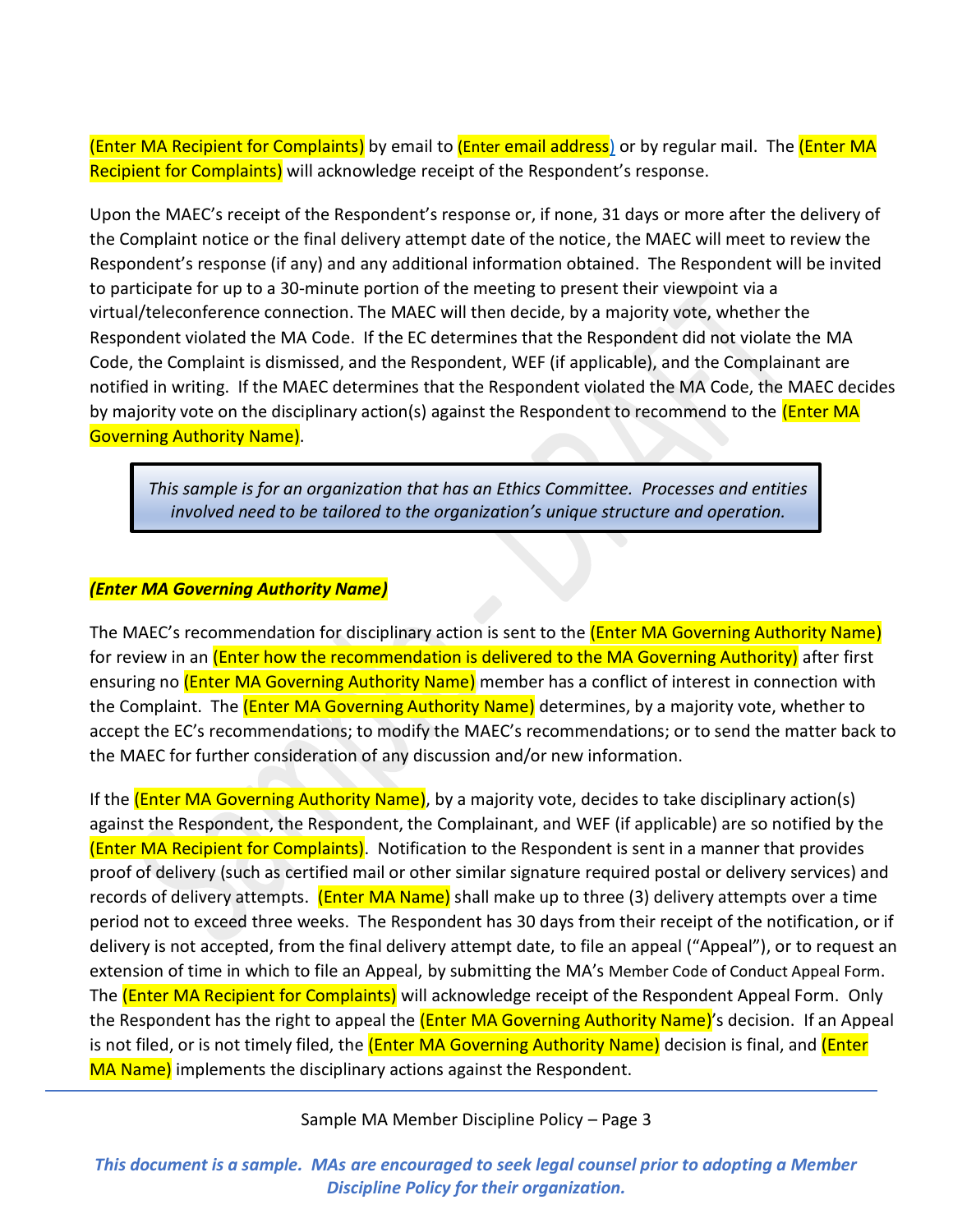If the (Enter MA Governing Authority Name), by a majority vote, decides not to take any disciplinary action, the Respondent, the Complainant, and WEF (if applicable) are so notified in writing by the (*Enter* MA Recipient for Complaints).

### *Appeal Panel*

If the Respondent's appeal is timely filed, an appeal panel ("Appeal Panel") is appointed by the *(Enter MA* Governing Authority Name) in consultation with the MAEC. The Appeal Panel consists of (Enter makeup of appeal panel) after first ensuring no Appeal Panel member has a conflict of interest in connection with the Complaint. All members of the Appeal Panel, upon selection, are required to sign a confidentiality and non-disclosure agreement. The Appeal Panel is provided with the (Enter MA Name) Member Code of Conduct Appeal Form and all available information related to the Complaint as received by the MAEC and reviewed by the (Enter MA Governing Authority Name). The Appeal Panel will review all information provided and the **(Enter MA Governing Authority Name)**'s decision.

Through the (**Enter MA Recipient for Complaints**), Respondent is notified in writing of the opportunity to submit any additional information, and to request to present their response directly to the Appeal Panel via a virtual/teleconference meeting. Notification to the Respondent is marked "Personal and Confidential – To Be Opened Only by the Addressee," and sent in a manner that provides proof of delivery (such as certified mail or other similar signature required postal or delivery services) and records of delivery attempts. (**Enter MA Name)** shall make up to three (3) delivery attempts over a time period not to exceed three weeks. The Respondent has 30 days from their receipt of the notification, or if delivery is not accepted, from the final delivery attempt date, to submit any additional information or to request an audience with the Appeal Panel. Following review of information and the response from the Respondent, if any, and completion of any requested audience with the Respondent, the Appeal Panel decides, by majority vote, to confirm the (Enter MA Governing Authority Name)'s decision, or to modify the (Enter MA Governing Authority Name)'s decision and impose a lesser (not greater) disciplinary action.

Through the (Enter MA Recipient for Complaints), the Respondent, the Complainant, and the WEF (if applicable) are notified in writing of the Appeal Panel's decision, and (**Enter MA Name**) implements the (Enter MA Governing Authority Name)'s disciplinary actions, if any, against the Respondent. Notification to the Respondent is marked "Personal and Confidential – To Be Opened Only by the Addressee" and sent in a manner and that provides proof of delivery (such as certified mail or other similar signature required postal or delivery services) and records of delivery attempts.

The decision of the Appeal Panel is final.

C. **Disciplinary Actions**

Should it be determined that there was a violation of the MA Code, the MAEC can recommend, and the

### Sample MA Member Discipline Policy – Page 4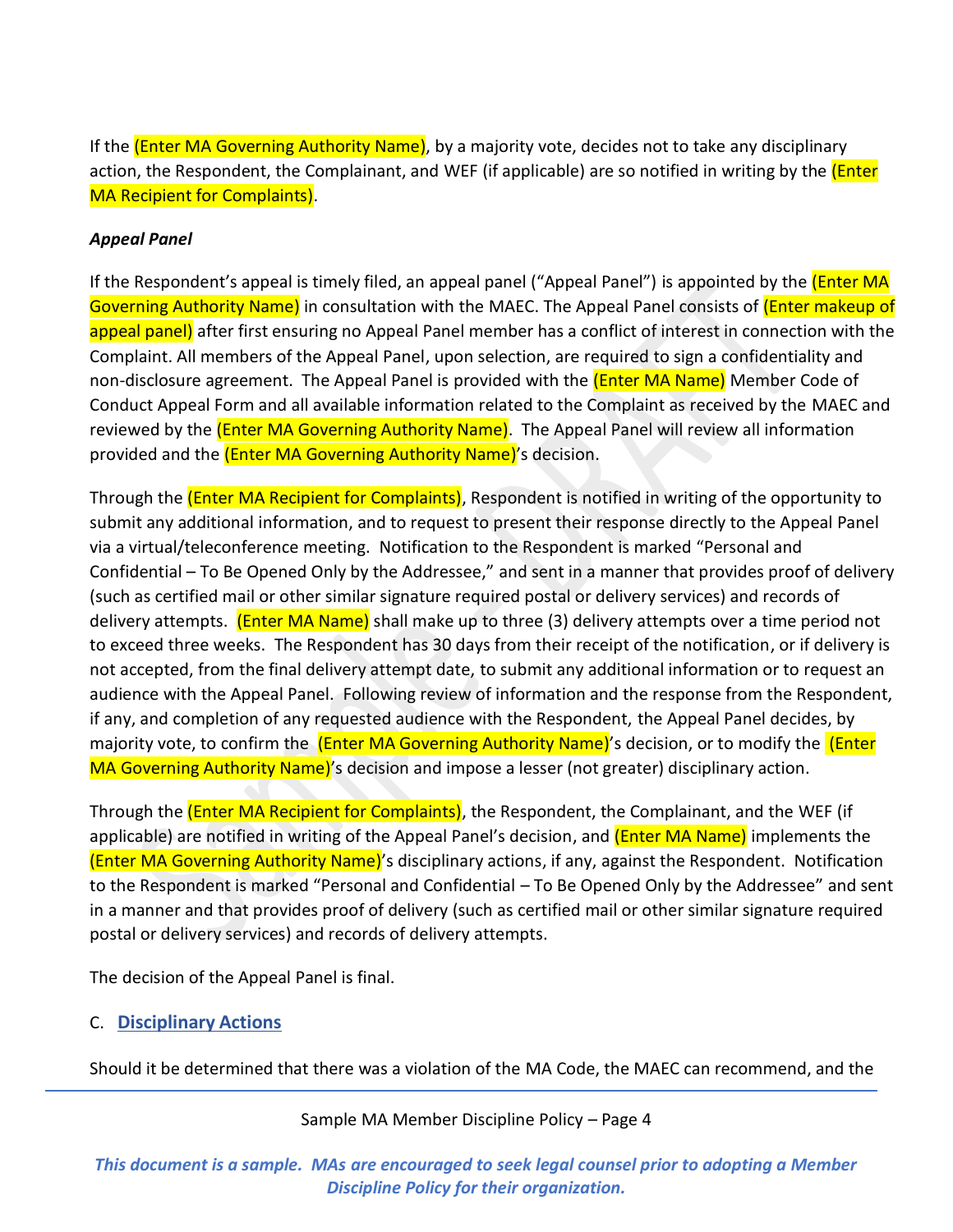(Enter MA Governing Authority Name) can implement, disciplinary actions against the Respondent including, but not limited to, any individual or combination of the following disciplinary actions:

- a) Issue a Letter of Censure to Respondent. The Letter of Censure is a written reprimand that specifies the nature of Respondent's misconduct and informs the Respondent that further disciplinary action may be taken if misconduct is not corrected.
- b) Restrict or ban participation in MA events and/or activities for a specified period. The period may be limited or unlimited in duration.
- c) Suspend or remove from MA leadership positions, committees, or other workgroup/task forces/panels for a specified period. The period may be limited or unlimited in duration.
- d) Hold the Respondent personally liable for restitution if damage occurs due to the Respondent's action.
- e) Retract MA awards, grants, or scholarships to the Respondent. The retraction of MA awards, grants, or scholarships presented to Respondent will include termination of any funding commitments to the Respondent.
- f) Suspend Respondent's MA membership for a specified period. Suspension may or may not include a requirement that the Respondent must apply to the EC for reinstatement of membership after the suspension period is over. The requirement to apply for reinstatement will be based on the EC's determination of the severity of Respondent's misconduct.
- g) Terminate MA membership with no opportunity to reapply for membership.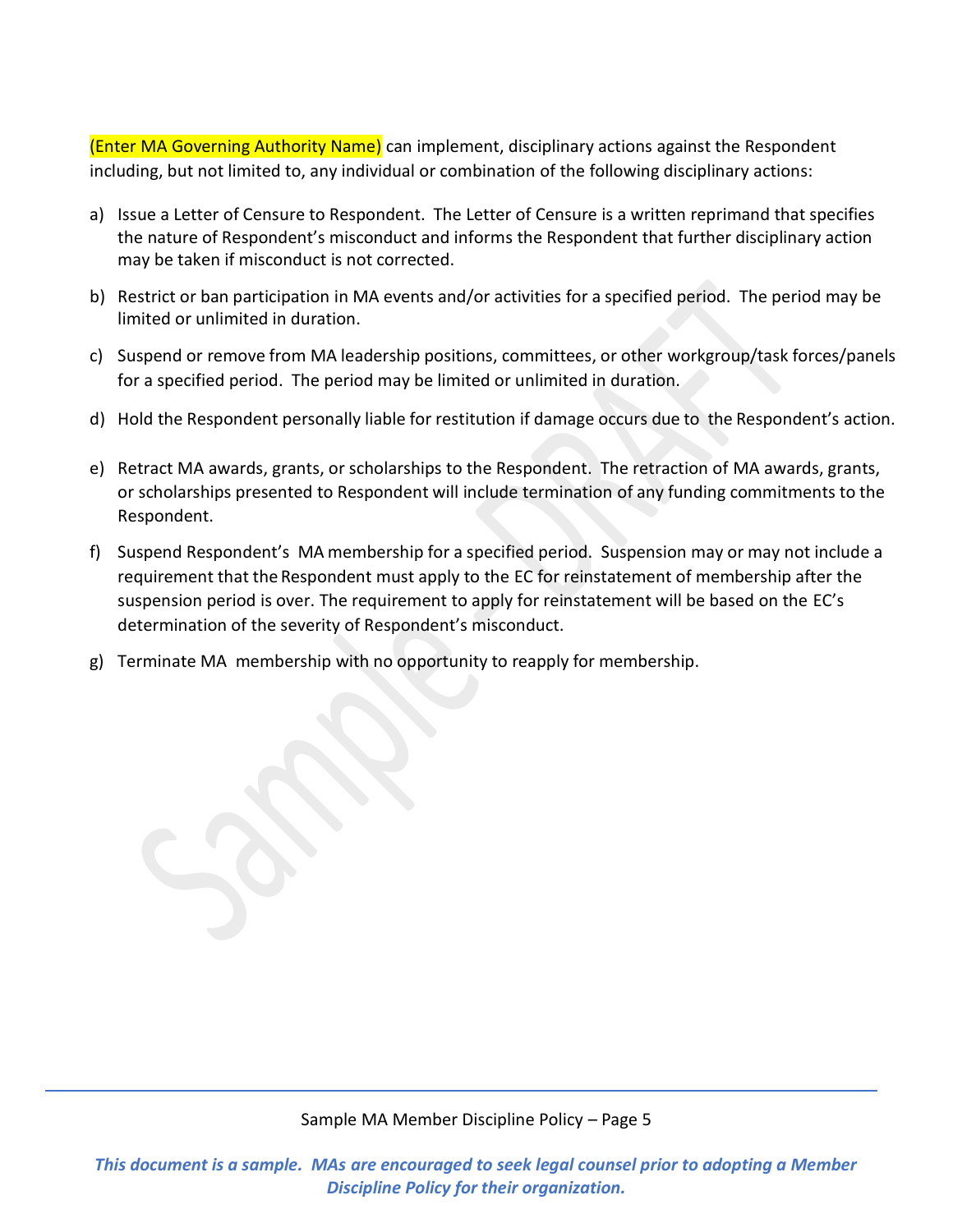### **(Enter MA Name) Member Code of Conduct Complaint Form**

### **Instructions:**

Members are expected to abide by the (Enter MA Name) Member Code of Conduct ("MA Code"). If you believe that a member engaged in conduct which constituted a violation of the MA Code, please review any available MA disciplinary procedures, then complete and submit this form to *(Enter who should receive* form and email address) or by regular mail along with any supporting documentation. (Enter who will acknowledge) will acknowledge receipt of the Complaint to the Complainant. The MA will review the complaint pursuant to MA disciplinary procedures.

### **Your Information** *(Complainant)*:

| Name:                   |  |
|-------------------------|--|
| <b>Mailing Address:</b> |  |
| Email Address:          |  |
| Phone Number:           |  |

*If Complainant was a witness to the conduct but the conduct was directed toward another, provide name of individual(s):* \_\_\_\_\_\_\_\_\_\_\_\_\_\_\_\_\_\_\_\_\_\_\_\_\_\_\_\_\_\_\_\_\_\_\_\_\_\_\_\_\_\_\_\_\_\_\_\_\_\_\_\_\_\_\_\_\_\_\_\_\_\_\_\_\_\_\_\_\_\_\_.

### **Information of MA Member About Whom You are Submitting the Complaint** *(Respondent)*:

| Name:                       |  |
|-----------------------------|--|
| Mailing Address (If known): |  |
| Email Address (If known):   |  |
| Phone Number (If Known):    |  |
|                             |  |

### **Check below any/all category areas of the MA Member Code of Conduct you felt were compromised and provide further details of the specific complaint below.**

 $\Box$  Personal Misconduct



 $\Box$  Legal Misconduct

### **Details of Complaint**:

Details surrounding the alleged misconduct must be provided below and include, as applicable, witness information, MA Policy violated, and any and all available documentation.

\_\_\_\_\_\_\_\_\_\_\_\_\_\_\_\_\_\_\_\_\_\_\_\_\_\_\_\_\_\_\_\_\_\_\_\_\_\_\_\_\_\_\_\_\_\_\_\_\_\_\_\_\_\_\_\_\_\_\_\_\_\_\_\_\_\_\_\_\_\_\_\_\_\_\_\_\_\_\_\_\_\_\_\_\_\_\_\_ \_\_\_\_\_\_\_\_\_\_\_\_\_\_\_\_\_\_\_\_\_\_\_\_\_\_\_\_\_\_\_\_\_\_\_\_\_\_\_\_\_\_\_\_\_\_\_\_\_\_\_\_\_\_\_\_\_\_\_\_\_\_\_\_\_\_\_\_\_\_\_\_\_\_\_\_\_\_\_\_\_\_\_\_\_\_\_\_ \_\_\_\_\_\_\_\_\_\_\_\_\_\_\_\_\_\_\_\_\_\_\_\_\_\_\_\_\_\_\_\_\_\_\_\_\_\_\_\_\_\_\_\_\_\_\_\_\_\_\_\_\_\_\_\_\_\_\_\_\_\_\_\_\_\_\_\_\_\_\_\_\_\_\_\_\_\_\_\_\_\_\_\_\_\_\_\_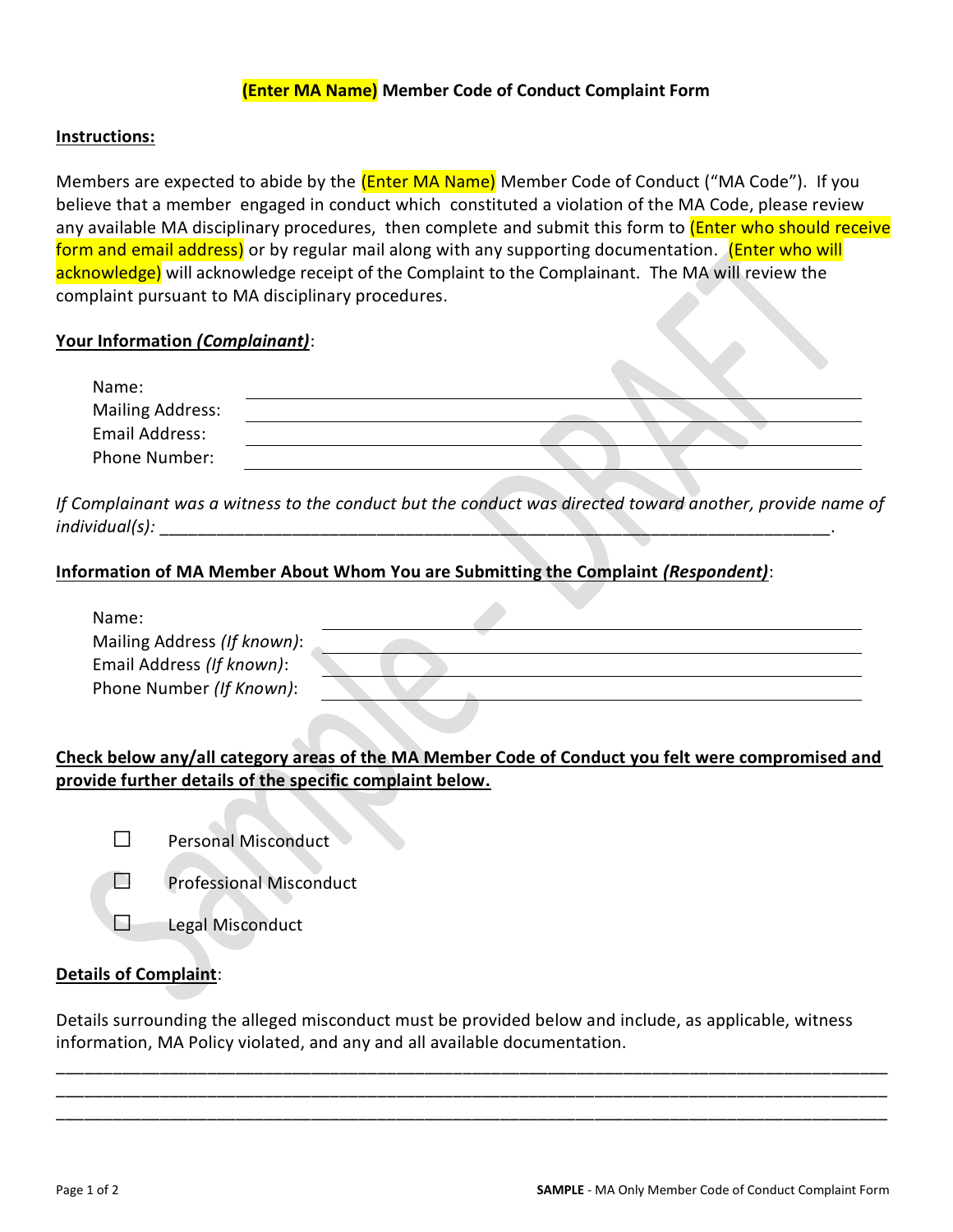I hereby affirm that the information provided is, to my knowledge, true and accurate.

| Name                                                                                                                                                                                                                                                                 | Date |
|----------------------------------------------------------------------------------------------------------------------------------------------------------------------------------------------------------------------------------------------------------------------|------|
| <b>For Complainants Residing in the United States:</b>                                                                                                                                                                                                               |      |
| <b>STATE OF</b>                                                                                                                                                                                                                                                      |      |
| <b>COUNTY OF</b>                                                                                                                                                                                                                                                     |      |
| Before me a Notary Public, in and for said county and state, personally appeared<br>who acknowledged the execution of the WEF Member Code of Conduct Complaint Form and, who, having<br>been duly sworn, stated that the representations contained therein are true. |      |
| Witness my hand and notary seal this ___ day of                                                                                                                                                                                                                      | 20   |
| <b>Notary Public Name:</b>                                                                                                                                                                                                                                           |      |
| My County of Residence:                                                                                                                                                                                                                                              |      |
| My Commission Expires:                                                                                                                                                                                                                                               |      |
| For Complainants Residing Outside of the United States:                                                                                                                                                                                                              |      |
| <b>COUNTRY OF</b>                                                                                                                                                                                                                                                    |      |
| Before me an International Notary, in and for said country, personally appeared<br>who acknowledged the execution of the WEF Member Code of Conduct Complaint Form and, who, having<br>been duly sworn, stated that the representations contained therein are true.  |      |
| Witness my hand and notary seal this ___ day of ______________, 20___.                                                                                                                                                                                               |      |
| <b>International Notary Name:</b>                                                                                                                                                                                                                                    |      |
| My Country of Residence:                                                                                                                                                                                                                                             |      |
| My Commission Expires:                                                                                                                                                                                                                                               |      |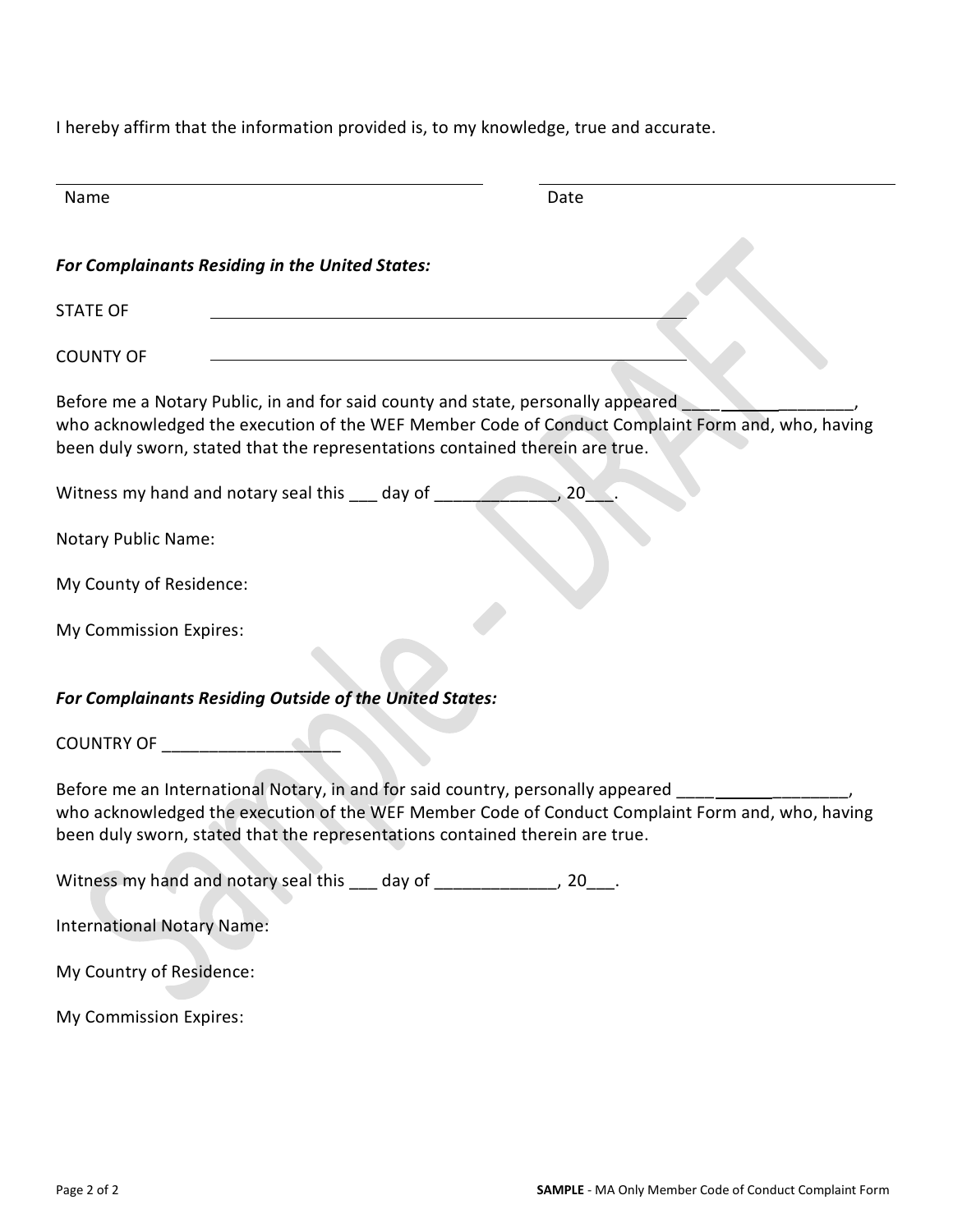### **(Enter MA Name) Member Code of Conduct Appeal Form**

**Instructions:** Any (Enter MA Name) member ("Respondent") found by the (Enter MA Governing Authority Name) to have violated the (Enter MA Name) Member Code of Conduct ("MA Code"), and for whom the (Enter MA Governing Authority Name) decides to take disciplinary action(s) against the Respondent, may appeal the (Enter MA Governing Authority Name)'s decision. Appeals (or a request for an extension of time to prepare one) must be filed, using this form within thirty (30) days of the Respondent's receipt of written notice of the (Enter MA Governing Authority Name)'s decision, or if delivery of the notice is not accepted, from the final delivery attempt date of the written notice. The Respondent must complete this form and submit it to (*Enter MA Recipient for Complaints*) by email to (Enter email address) or by regular mail. (Enter MA Recipient for Complaints) will acknowledge receipt of a Respondent's Appeal Form. The Appeal proceedings shall be conducted pursuant to the (Enter MA Name) Member Discipline Policy.

#### **Respondent's Information:**

| Name:                                            |  |
|--------------------------------------------------|--|
| <b>Mailing Address:</b>                          |  |
| Email Address:                                   |  |
| Phone Number:                                    |  |
| <b>Name of Complainant(s):</b>                   |  |
| <b>Complaint Description:</b>                    |  |
|                                                  |  |
| Disciplinary Action Taken or To Be Taken:        |  |
| I am (Check one option and include any details): |  |

**Providing Basis for Appeal Response:** *Please provide information and details as to why you believe the (Enter MA Governing Authority Name)*<sup>'</sup>s decision was incorrect or the disciplinary action(s) determined by the *(Enter MA Governing Authority Name) are not appropriate or justified. Attach additional sheets if needed***.**

\_\_\_\_\_\_\_\_\_\_\_\_\_\_\_\_\_\_\_\_\_\_\_\_\_\_\_\_\_\_\_\_\_\_\_\_\_\_\_\_\_\_\_\_\_\_\_\_\_\_\_\_\_\_\_\_\_\_\_\_\_\_\_\_\_\_\_\_\_\_\_\_\_\_\_\_\_\_\_\_\_\_\_\_\_\_\_\_ \_\_\_\_\_\_\_\_\_\_\_\_\_\_\_\_\_\_\_\_\_\_\_\_\_\_\_\_\_\_\_\_\_\_\_\_\_\_\_\_\_\_\_\_\_\_\_\_\_\_\_\_\_\_\_\_\_\_\_\_\_\_\_\_\_\_\_\_\_\_\_\_\_\_\_\_\_\_\_\_\_\_\_\_\_\_\_\_ \_\_\_\_\_\_\_\_\_\_\_\_\_\_\_\_\_\_\_\_\_\_\_\_\_\_\_\_\_\_\_\_\_\_\_\_\_\_\_\_\_\_\_\_\_\_\_\_\_\_\_\_\_\_\_\_\_\_\_\_\_\_\_\_\_\_\_\_\_\_\_\_\_\_\_\_\_\_\_\_\_\_\_\_\_\_\_\_

**Requesting additional time to prepare an Appeal Response** 

**I hereby affirm that the information provided is, to my knowledge, true and accurate.**

 $\overline{\phantom{a}}$  ,  $\overline{\phantom{a}}$  ,  $\overline{\phantom{a}}$  ,  $\overline{\phantom{a}}$  ,  $\overline{\phantom{a}}$  ,  $\overline{\phantom{a}}$  ,  $\overline{\phantom{a}}$  ,  $\overline{\phantom{a}}$  ,  $\overline{\phantom{a}}$  ,  $\overline{\phantom{a}}$  ,  $\overline{\phantom{a}}$  ,  $\overline{\phantom{a}}$  ,  $\overline{\phantom{a}}$  ,  $\overline{\phantom{a}}$  ,  $\overline{\phantom{a}}$  ,  $\overline{\phantom{a}}$ 

Signature Date